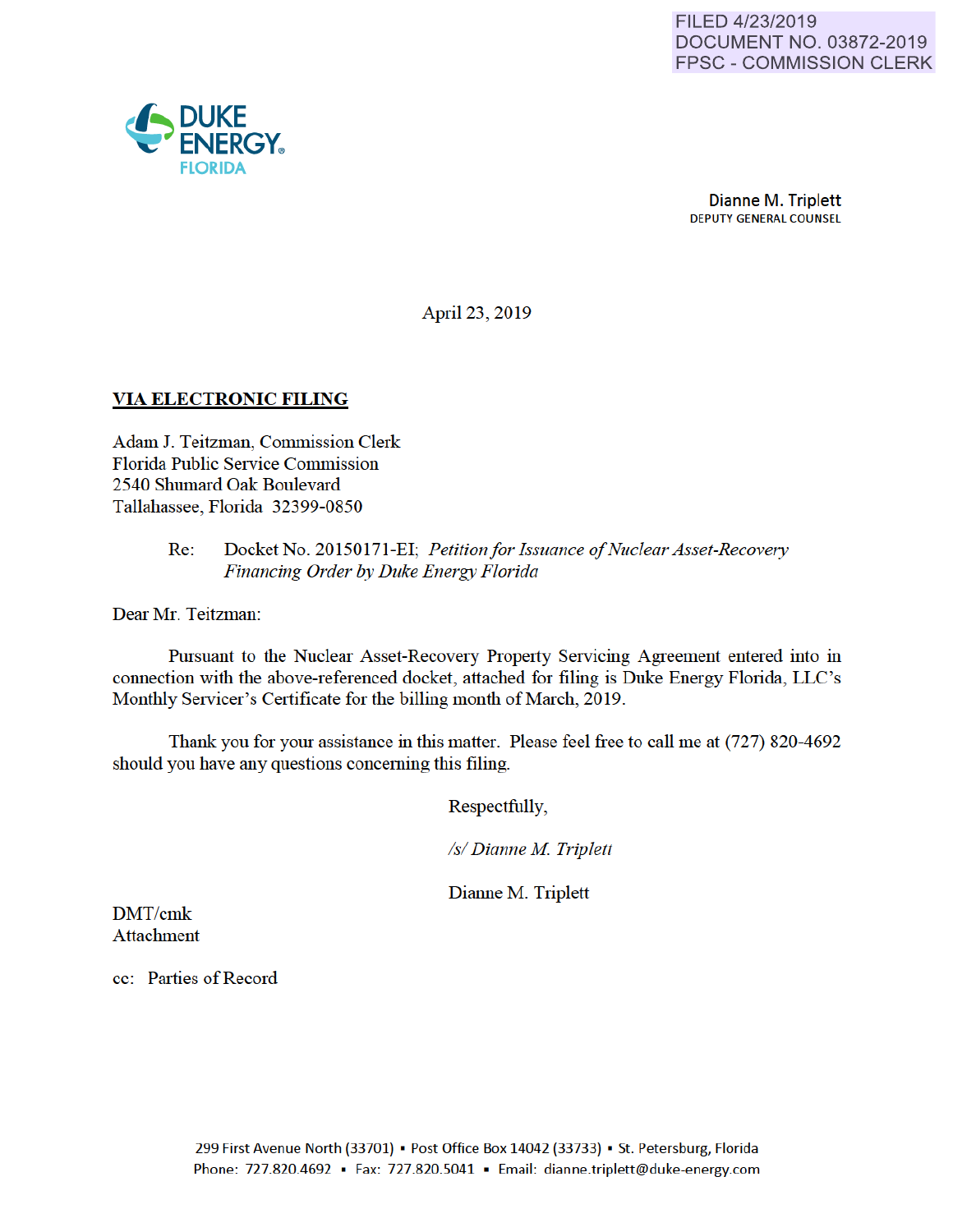# **CERTIFICATE OF SERVICE**

I HEREBY CERTIFY that a true and correct copy of the foregoing has been furnished via electronic mail to the following this 23<sup>rd</sup> day of April, 2019.

|                                             | $\sqrt{s}$ Dianne M. Triplett     |  |  |
|---------------------------------------------|-----------------------------------|--|--|
|                                             | Attorney                          |  |  |
|                                             |                                   |  |  |
| Theresa Tan                                 | C. Rehwinkel / J. Kelly           |  |  |
| Office of the General Counsel               | Office of Public Counsel          |  |  |
| Florida Public Service Commission           | c/o The Florida Legislature       |  |  |
| 2540 Shumard Oak Blvd.                      | 111 West Madison Street, Room 812 |  |  |
| Tallahassee, FL 32399-0850                  | Tallahassee, FL 32399-1400        |  |  |
| ltan@psc.state.fl.us                        | kelly.jr@leg.state.fl.us          |  |  |
|                                             | rehwinkel.charles@leg.state.fl.us |  |  |
| Jon C. Moyle, Jr. / Karen A. Putnal         |                                   |  |  |
| 118 North Gadsden Street                    | James W. Brew                     |  |  |
| Tallahassee, FL 32301                       | 1025 Thomas Jefferson Street, NW  |  |  |
| jmoyle@moylelaw.com                         | Eighth Floor, West Tower          |  |  |
| kputnal@moylelaw.com                        | Washington, DC 20007-5201         |  |  |
|                                             | jbrew@smxblaw.com                 |  |  |
| Robert Scheffel Wright / John T. LaVia, III |                                   |  |  |
| 1300 Thomaswood Drive                       |                                   |  |  |
| Tallahassee, FL 32308                       |                                   |  |  |
| schef@gbwlegal.com                          |                                   |  |  |
| jlavia@gbwlegal.com                         |                                   |  |  |
|                                             |                                   |  |  |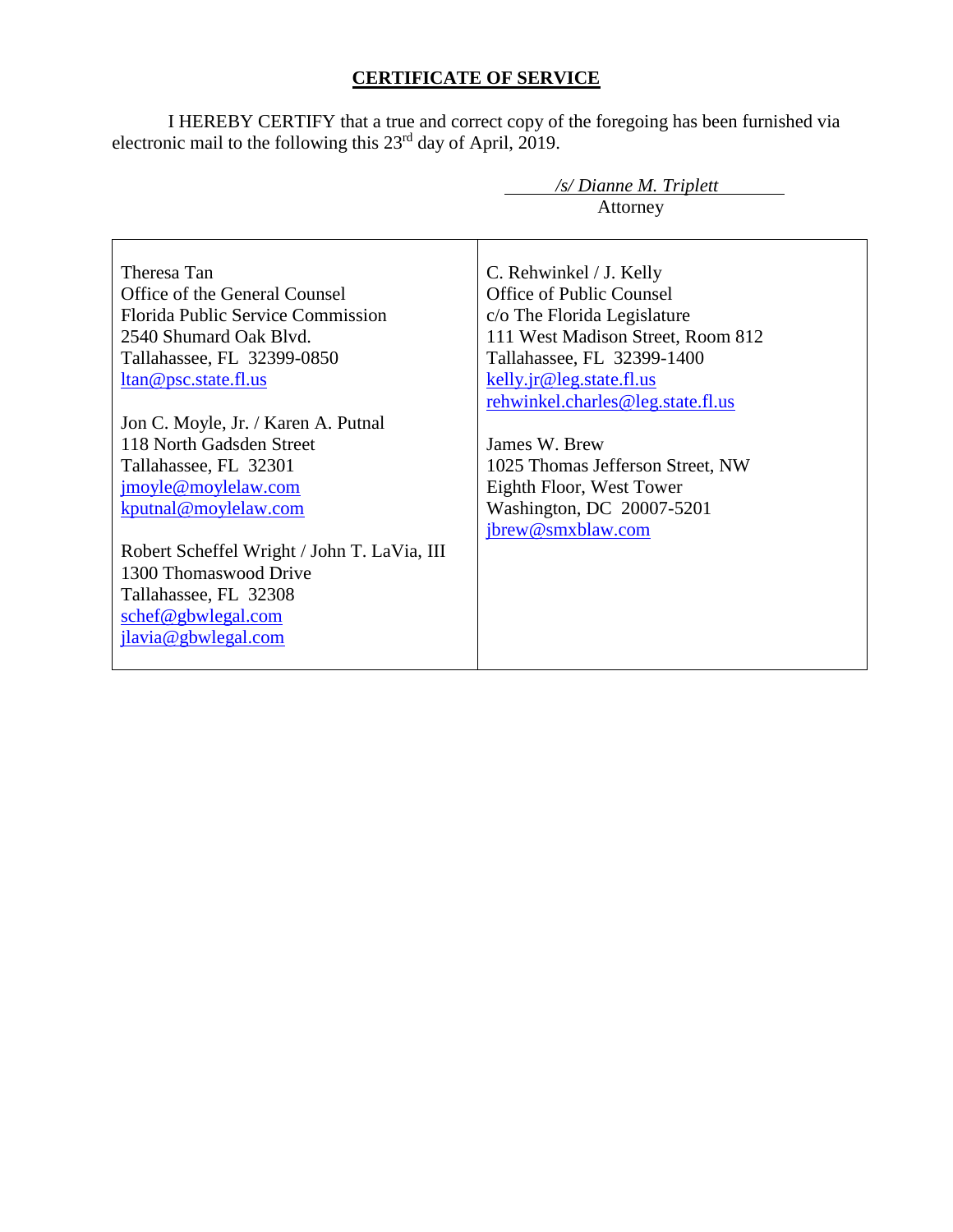### **MONTHLY SERVICER'S CERTIFICATE**

# DUKE ENERGY FLORIDA PROJECT FINANCE, LLC

\$1,294,290,000 Series A Senior Secured Nuclear Asset-Recovery Bonds

Pursuant to SECTION 3.01(b) of the Nuclear Asset-Recovery Property Servicing Agreement dated as of June 22, 2016 by and between Duke Energy Florida, Inc., as Servicer, and Duke Energy Florida Project Finance, LLC, as Issuer (the "Servicing Agreement"), the Servicer does hereby certify as follows:

Capitalized terms used but not defined in this Monthly Servicer's Certificate have their respective meanings as set forth in the Servicing Agreement. References herein to certain sections and subsections are references to the respective sections or subsections of the Servicing Agreement.

#### Current BILLING MONTH: March 2019

#### Current BILLING MONTH: 2/27/2019 - 3/28/2019

| Standard Billing for prior BILLING MONTH: February 2019                                                     |     |                          |       |
|-------------------------------------------------------------------------------------------------------------|-----|--------------------------|-------|
| <b>Residential Total Billed</b>                                                                             | \$  |                          |       |
| Residential NUCLEAR ASSET-RECOVERY CHARGE ("NARC") Billed                                                   |     | 200,109,938<br>3,778,050 |       |
|                                                                                                             |     |                          | 1.89% |
| General Service Non-Demand Total Billed                                                                     |     | 20,888,534               |       |
| General Service Non-Demand NARC Billed                                                                      |     | 306,370                  | 1.47% |
|                                                                                                             |     |                          |       |
| General Service Billed                                                                                      |     | 1,464,290                |       |
| General Service NARC Billed                                                                                 |     | 23,128                   | 1.58% |
|                                                                                                             |     |                          |       |
| General Service Demand Total Billed<br>General Service Demand NARC Billed                                   |     | 90,247,065               |       |
|                                                                                                             |     | 1,691,539                | 1.87% |
| Curtailable Total Billed                                                                                    |     |                          |       |
| Curtailable NARC Billed                                                                                     |     | 814,314                  |       |
|                                                                                                             |     | 12,108                   | 1.49% |
| Interruptible Total Billed                                                                                  |     | 9,781.344                |       |
| Interruptible NARC Billed                                                                                   |     | 230,285                  | 2.35% |
|                                                                                                             |     |                          |       |
| <b>Lighting Total Billed</b>                                                                                |     | 2.229.486                |       |
| <b>Lighting NARC Billed</b>                                                                                 |     | 12,427                   | 0.56% |
|                                                                                                             |     |                          |       |
| YTD Net Write-offs as a % of Total Billed Revenue (see Note 1)<br>Non-Residential Class Customer Write-offs |     |                          |       |
| Residential Class Customer Write-offs                                                                       |     |                          |       |
| <b>Total Write-offs</b>                                                                                     |     |                          |       |
|                                                                                                             |     | 0.21%                    |       |
| <b>Aggregate NARC Collections (see Note 2)</b>                                                              |     |                          |       |
|                                                                                                             |     |                          |       |
| <b>Total NARC Remitted for Current BILLING MONTH</b><br><b>Residential NARC Collected</b>                   |     |                          |       |
| General Service Non-Demand NARC Collected                                                                   | \$  | 3,544,409                |       |
| General Service NARC Collected                                                                              |     | 287,369                  |       |
| General Service Demand NARC Collected                                                                       |     | 21,581                   |       |
| Curtailable NARC Collected                                                                                  |     | 1,586,778                |       |
| Interruptible NARC Collected                                                                                |     | 11,358                   |       |
| <b>Lighting NARC Collected</b>                                                                              |     | 215,811                  |       |
| <b>Sub-Total of NARC Collected</b>                                                                          | s   | 11,926<br>5,679,232      |       |
|                                                                                                             |     |                          |       |
| <b>Total Current NARC Collected and Remitted</b>                                                            | \$. | 5,679,232                |       |
|                                                                                                             |     |                          |       |